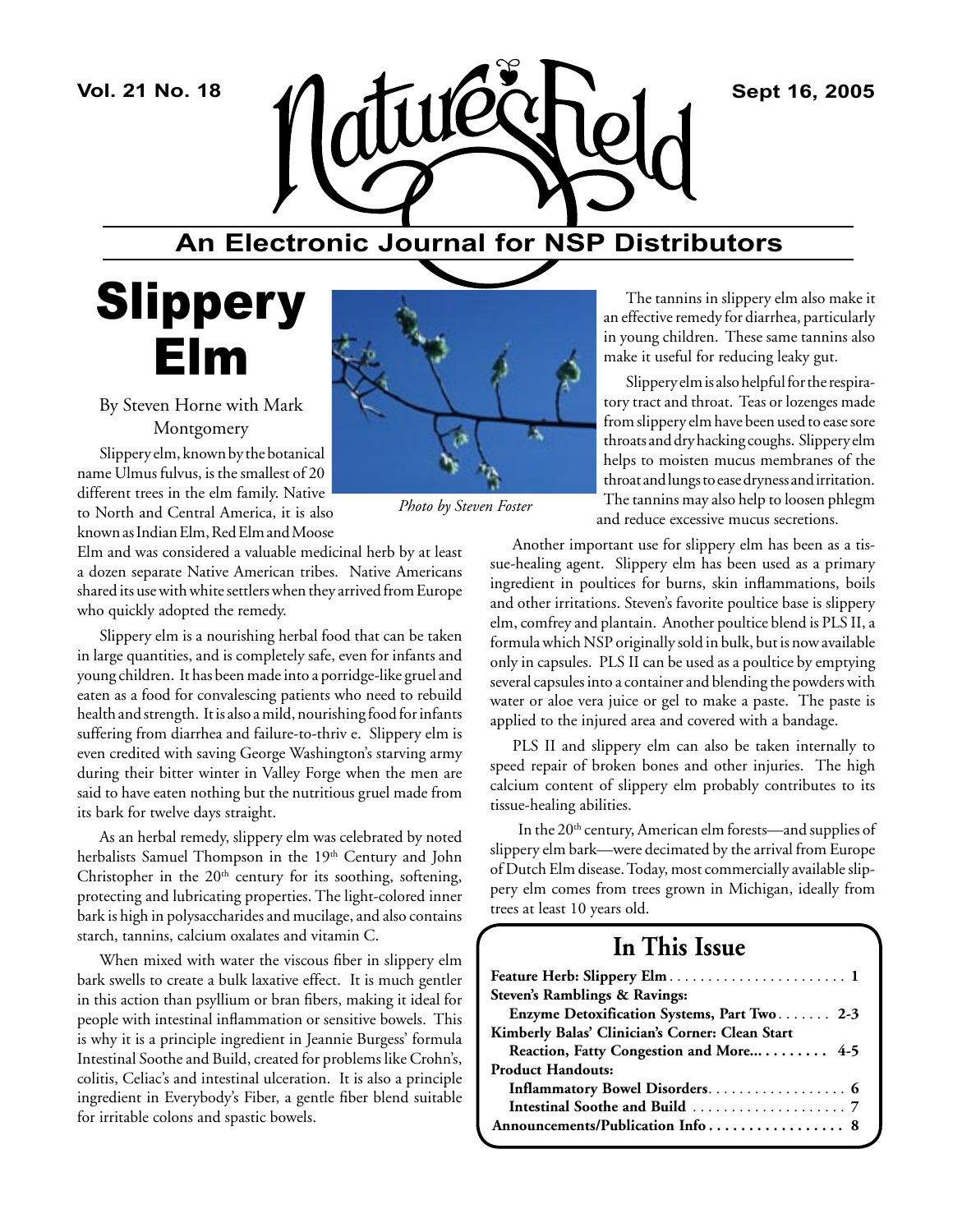

In the last issue of Nature's Field, I introduced the topic of internal enzyme detoxification. We also introduced the two phases of detoxification, Phase I and Phase II. In this issue, we discuss these enzyme detoxification systems in greater detail.

In the talk I gave on detoxification as a therapy for chronic illness at the NSP convention in Salt Lake City, I stated that I see environmental pollution as the number one health problem of the 21st century. While in the United Kingdom lecturing for NSP UK last week, I found a news article which supports what I was talking about.

The article stated that the recent disaster in New Orleans had created a tremendous environmental health hazard. Hugh Kaufman, an expert in toxic waste with the Environmental Protection Agency (EPA) had told the UK reporter that "toxic chemicals in the New Orleans flood waters will make the city unsafe for full human habitation for a decade." The government is not admitting to the severity of the problem, which has been demonstrated by analysis of water samples taken by the EPA. No one knows how much leakage there has been from the 66 chemical plants in the area, or the toxic chemicals which were in storage tanks in the port of New Orleans.

But, that's just a dramatic example. A less dramatic example of the problem was the toxic reaction I had in Salt Lake City to whatever chemicals they were using in the hotel. As happens to me in certain hotels from time to time, I couldn't seem to drink enough water and experienced intestinal swelling and a sluggish liver. I know several other people who have this same problem staying in certain hotels. I think it's a result of chemicals used in cleaning the sheets and towels.

These are just a couple of examples of the numerous problems we're developing with toxic chemicals in our environment. As such, it becomes very important that we support the body in being able to deal with this toxic load. I think this is one reason why nutritional supplements are so important in modern society. If it takes nutrients to break down these chemicals and eliminate them from the system, then the extra burden of toxins we are exposed to puts extra burdens on nutrient reserves in the body. So, it isn't just the refined food we are eating that makes supplementation a good idea, it's also the increased demand for nutrients to detoxify the body.

So, with that introduction, let's continue learning about the process the body uses to detoxify.

#### **Review**

As you may recall from our last issue, there are two phases to enzyme detoxification, Phase 1 and Phase 2. In Phase 1 Detoxification, the body creates an electrical charge on the toxin. It does this by adding or removing an electron from the offending substance so that it is electrically charged. The electrical charge allows the body to bind the toxin to an organic substance in Phase 2. The toxin can then be taken to the kidneys or liver for removal from the body through the urine or the bile. The entire process is shown in outline form at the top of the next page.

In our last issue, we also published a table which showed nutrients that are needed in Phase 1 and Phase 2 detoxification. We also noted that nutrient-deficient people can't cleanse effectively, because the body can't render toxins water soluble for elimination. With that review, let's take a closer look at this process.

#### **Phase 1 Detoxification**

**Vol. 21 No. 18**

Phase 1 Detoxification is carried out by 10 different families of enzymes, which are produced with the aid of 35 different genes. Reactions produced by these enzymes include: oxidation, reduction, hydrolysis, hydration and dehalogenation. Oxidation is the process of adding electrons; reduction is the process of removing electrons. Hydrolysis is the process of breaking a substance apart using water, while hydration is the process of adding water to a substance. Dehalogenation is the process of removing a halogen (chlorine, bromine, iodine, or fluorine) from a substance.

After undergoing Phase 1 transformations, toxins have an electrical charge and are more water-soluble. Toxins that have been altered by Phase 1 enzymes are known as intermediary metabolites.

There are several problems that can occur during, or because of, Phase 1 detoxification. First, the Phase 1 detoxification process can produce super oxide radicals (a form of free radicals). Secondly, some of the intermediary metabolites are reactive oxygen intermediates (free radicals again) and are actually more toxic than the original substance. Some of the toxic intermediate metabolites include: teratogens (which cause malformations in the fetus), mutagens (which mutate cells) and carcinogens (which cause cancer).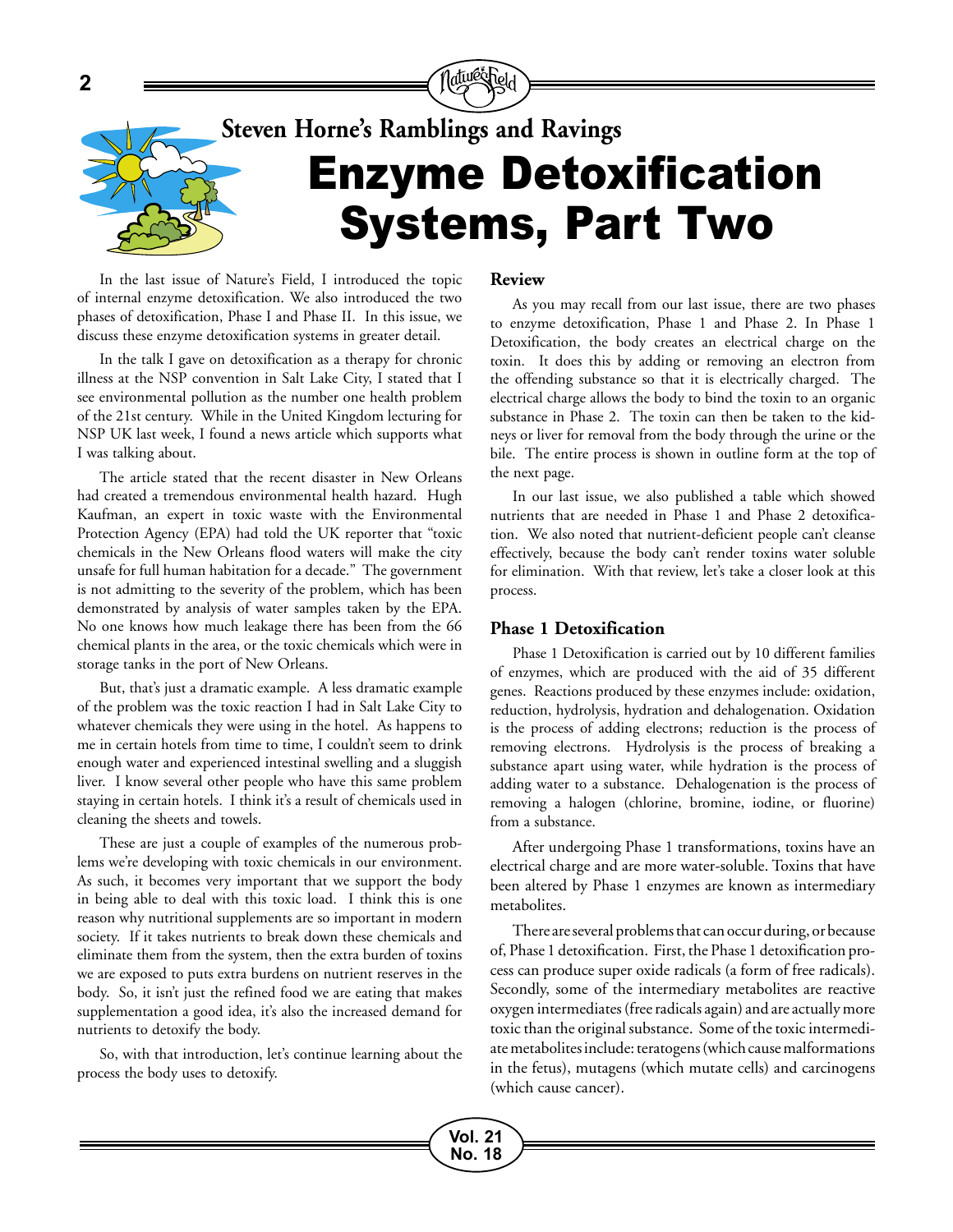

Secondary Tissue Damage

diseases that may be caused by toxic intermediate metabolites and free radicals include cancer, Parkinson's disease, fibromyalgia, chronic fatigue, lupus and immune dysfunction.

The Phase 2 enzymes add another substance to the intermediate metabolite, a process called conjugation. The substance added is called a conjugate. Phase II conjugates include: amino acids, sugars, glutathione (which is stimulated by N-Acetyl-Cystine), methionine, sulfur (found in garlic, onions and cruciferous vegetables like broccoli and cabbage) and acetyl co-A.

Just as there are substances that induce Phase I enzymes, there are also substances that increase activity of Phase II detoxification enzymes. Flavonoids, found in fruits, vegetables and many herbs, help induce detoxification. Ellagic acid, found in red grape skin (an ingredient in Thai-Go), induces several Phase II enzymes while decreasing Phase I activity. Other substances that can induce Phase II enzyme activity include garlic, rosemary, soy and cabbage.

Once the substance has been transformed in Phase 2 detoxification, it has to be eliminated from the body through the bile or the urine. Eliminating toxins through the kidneys requires adequate water intake, so water intake during any cleanse is critical. Eliminating toxins through the bile requires fiber, because fiber latches onto toxins in the bile and carries them out of the body. Otherwise, toxins can be reabsorbed in the gut.

I hope that this information has helped you understand why nutrition (building) is so important to detoxification (cleansing) especially in weak and malnourished people.

**Steven H. Horne is a professional member and past president of the American Herbalists Guild, a certified iridologist with the International Iridology Practitioners Association, and a gifted teacher and consultant in the field of natural health care. He is president of Tree of Light Publishing.**



Thirdly, certain substances may also stimulate Phase 1 enzymes and cause an overload in the Phase II system. These include cigarette smoke, glucocorticoids and anticonvulsives and compounds in charbroiled meats. The most prevalent enzymes in the Phase 1

system are the P450 enzymes. The more P450 enzymes induced in the liver, the more toxic intermediates will be present in the body. P450 enzymes are induced by caffeine, alcohol, dioxin, high protein diets, oranges and tangerines, paint fumes, steroid hormones, organophosphorus pesticides, and many drugs, including sleeping pills, contraceptive pills and cortisone.

P450 enzymes are inhibited by carbon tetrachloride, carbon monoxide, barbiturates, quercetin and naringenin (found in grapefruit). In fact, grapefruit juice can inhibit the breakdown of certain drugs in the liver.

Hopefully, all of our readers understand that free radical damage is involved in inflammation, and hence, heart disease, cancer and aging. So, it's clear the body needs extra doses of antioxidants to protect it during detoxification. NSP used to have a product called Target Immune that increased production of an enzyme called superoxide dismutase (SOD), which dismantles superoxide radicals. Now, SOD is available directly in supplement form through SOD with Gliadin. That means this product could be very valuable for people who are having a "healing crisis" while trying to detoxify.

Other antioxidants can help protect the body from the intermediate metabolites that are the by-products of Phase 1 Detoxification. Nutrients that help protect the body from these reactive oxygen intermediates include: carotenes, vitamin A, vitamin C, selenium, copper, zinc, manganese, co-enzyme Q10, thiols (compounds found in garlic, onions and cruciferous vegetables), silymarin (from milk thistle) and oligomeric proanthocyanidines (Grapine).

Obviously, Thai-Go (or Zambrosa in other countries) could also be helpful here, as well. I learned at the convention that many NSP Managers are having good results taking VitaWave and Thai-Go together. This would make sense as the extra vitamins and minerals would aid internal detoxification, while the antioxidants would protect the body during the process.

#### **Phase 2 Detoxification**

Of course, it is very important for the intermediate metabolites created in Phase 1 detoxification to undergo Phase 2 as quickly as possible. There is growing scientific evidence suggesting that certain diseases are the direct result of damage to the body from poor Phase 2 detoxification. Some of the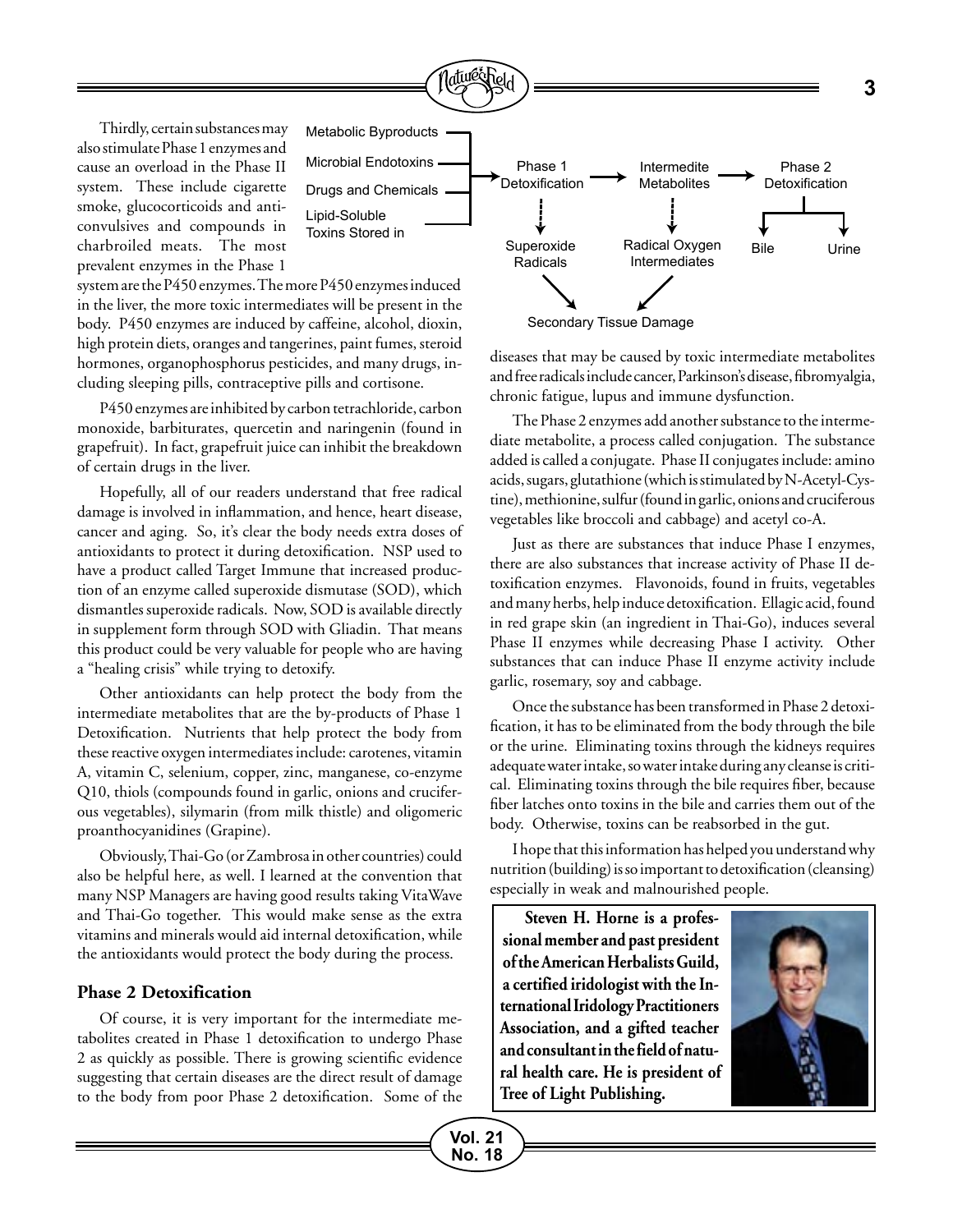

#### **Clean Start Reaction**

*Any ideas as to why Clean Start would make someone feel like vomiting? I started two sisters (16 and 17) on this product and they are both reacting the same way. Their mom felt like they were strong enough for a cleanse, and they both muscle tested for it, so we decided to give it a try. They also just feel sick all day long after taking it. They are only taking it once a day.* 

*I've been working with this family for four years. These two girls were diagnosed with rheumatoid arthritis when they were very young—like 2 & 3 years old—and have been on steroids and rheumatoid arthritis drugs of some sort ever since. Anyway, at some point common sense took over and they received some very helpful care from a more holistic practitioner, but they couldn't afford to keep seeing her. It was about that time they hooked up with me, and over a period of time discovered that they actually have Lyme's disease, which has manifested itself in the joints during flare ups, causing excruciating pain. Anyway, we've done a lot to clean them both up to the point where they can now participate in sports, and lead very active lives.* 

*Any thoughts concerning their reaction to this cleanse? They are both "A" blood types.* 

*C.*

I feel the same way when I take this product. I usually have that reaction to bentonite clay, which is in the product. The nausea and urge to vomit come from toxins being eliminated through the bile, causing intestinal irritation. Using some other fiber product can absorb this and help eliminate the problem. Intestinal Soothe and Build or Everybody's Fiber would be good, along with some Bowel Detox.

#### **Fatty Congestion in Liver**

*I got a diagnosis of fatty liver from my doctor and, of course, she recommends losing weight. I mentioned doing a liver detox and she seemed agreeable to that idea. So I'm plan-* *ning to order the NSP Liver Cleanse formula. I see the recommendation on the label is one capsule three times a day.* 

*Would I get better (read that "faster") results if I increased this amount? (I know there are typically maintenance amounts and therapeutic amounts, but I don't know if a cleanse can follow the same guidelines.) How long should I continue taking the capsules in order to be reasonably sure that I've done a sufficient detox?* 

#### *B.*

More is not necessarily better when it comes to cleansing. In fact, trying to cleanse too fast can make you feel sick as the body has to have time to flush the toxins from the system.

Also, in addition to the Liver Cleanse formula, I would also recommend taking the SF formula because it reduces fatty congestion in the liver and was originally designed as a formula to aid in weight loss. I would also use the SAMe along with Folic Acid as this also increases detoxification pathways in the liver.

#### **Low Testosterone**

*I have a lady with cancer whose blood counts reveal low hemoglobin, red blood cells and magnesium, and very low testosterone. Doesn't low testosterone reduce the body's fight against cancer? If so, what is the best herb to take during chemotherapy to mimic testosterone or help the body make more testosterone?*

#### *S.*

**Vol. 21 No. 18**

Just smelling cinnamon oil will help raise testosterone levels, Sarsaparilla also has a testosterone mimicking effect, but the real key here is iodine. Cancer can't exist in an iodine rich environment. If the testosterone is low, then iodine is usually very low.

It also means the liver is congested in its conversion abilities. I would decongest the liver slowly with something like red clover and add iodine supplementation in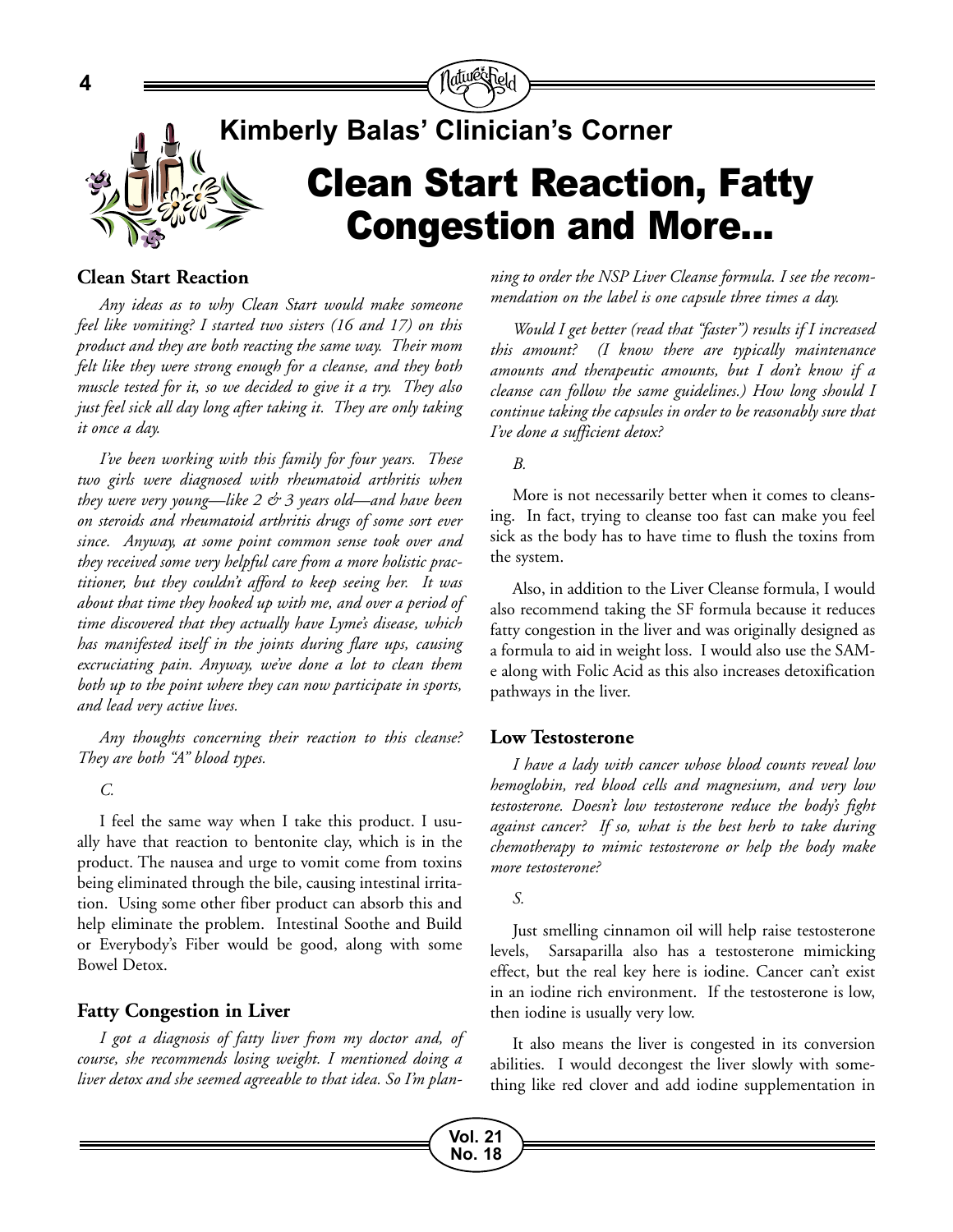

some form. This well help with the hemoglobin, red blood cells and magnesium levels, too.

#### **Tonsils**

*Last Wednesday I started getting sick. I thought it was just a cold, so I started hitting the Seasonal Defense really hard (2- 3 every 2 hours). That did nothing. By the next day I had a sore throat and was achy all over. I switched to taking VS-C in the same quantities and colloidal silver (gargle then swallow, 2 teaspoons every 2 hours).* 

*I developed the lovely puss pockets on my tonsils. I worked at balancing my pH and continued to use the VS-C and colloidal silver along with psyllium hulls to keep my bowels moving. I tapered off over the weekend because they just didn't seem to be helping. I still have swollen tonsils and some small puss pockets.* 

*It's not strep because I don't have a fever (and trust me, I used to be the queen of strep so would certainly know if it was that). I can't talk much because of the swelling. Any suggestions? I never miss work this much anymore. I can't continue to sit on the couch and hope I get better in a day or so.*

#### *N.B.*

The tonsils are primarily lymphatic tissue, so remedies for the lymphatics would probably help. I love using the Lymph Drainage Formula and IN-X in situations like these. They work great for problems with the throat and tonsils. I would also use the Lymphatic Drainage mixed with Nature's Fresh and Colloidal Silver as a gargle. For really serious problems here, echinacea, red root and baptista (wild indigo) are helpful.

#### **Hemochromatosis**

*I have a client with hemochromatosis. Cellular Build is listed as helpful for this problem. Are there any other useful remedies, or is this sufficient by itself?*

*M.S.*

I would try the Mega Chel along with the Cellular Build. Viral infection can also drive iron levels up. Check the person's white blood cell count for being too high or too low and look for lymphocytes lower than 24. This would indicate the cause is probably a long-term viral infection. If that is the case, then use iodine, olive leaf and VS-C.

The spleen will be affected here anytime there is hemochromatosis or hemsiderosis (non-hereditary type). Check the B-12 levels as well as adding folic acid to create the methylation chain here for uptake of existing iron.

Also, has lead poisoning been ruled out? Lead poisoning is another possible cause of hemochromatosis.

#### **Gilbert's Disease**

*I have a client who was diagnosed with Gilbert's Disease at age 25. She had a history of drinking alcohol at that time but the doctors say that was not the cause. They say it is genetic. (Gilbert's Disease is a defective uptake of bilirubin by the liver.) Her symptoms when she has the excess bilirubin last from 3-48 hours and she has a freezing feeling in the back of her arms, feet and across her mid back where she can't get warm.*

*She takes no prescriptions and currently only takes melaleuca (tea tree oil) as a supplement. Her bile is clear so when she has her "episodes" her sclera turns grey. Her mother has chronic pancreatitis and was diagnosed with the same disease. What would be a good program for her? Since she now raises rabbits I wanted to get her going on a parasite cleanse. She no longer drinks.*

#### *Dori*

**Vol. 21 No. 18**

I would try the PS II for the spleen on this. Any time there is grey in the sclera it means a congested situation. The spleen produces enzymes that support the pancreas and the glycogen stores that go to the liver. The spleen becomes the storage facility when these are congested. So I would start at the source and work on a damp spleen issue. This will get slenoptrin and trypsin producing again to help break down the bile.

This would also cause congestion for storage of hormones, so I would consider using something like Adrenal Support with iodine supplementation to get things warmed up so you can remove the damp congestion from the spleen.

**Kimberly Balas is a board certified naturopath and an instructor for Tree of Light. She is also a certified iridology instructor and a board member with the International Iridology Practitioners Association (IIPA). She is available for personal consultations. To schedule a consult call Balanced Health Solutions at 321-626-9243.**

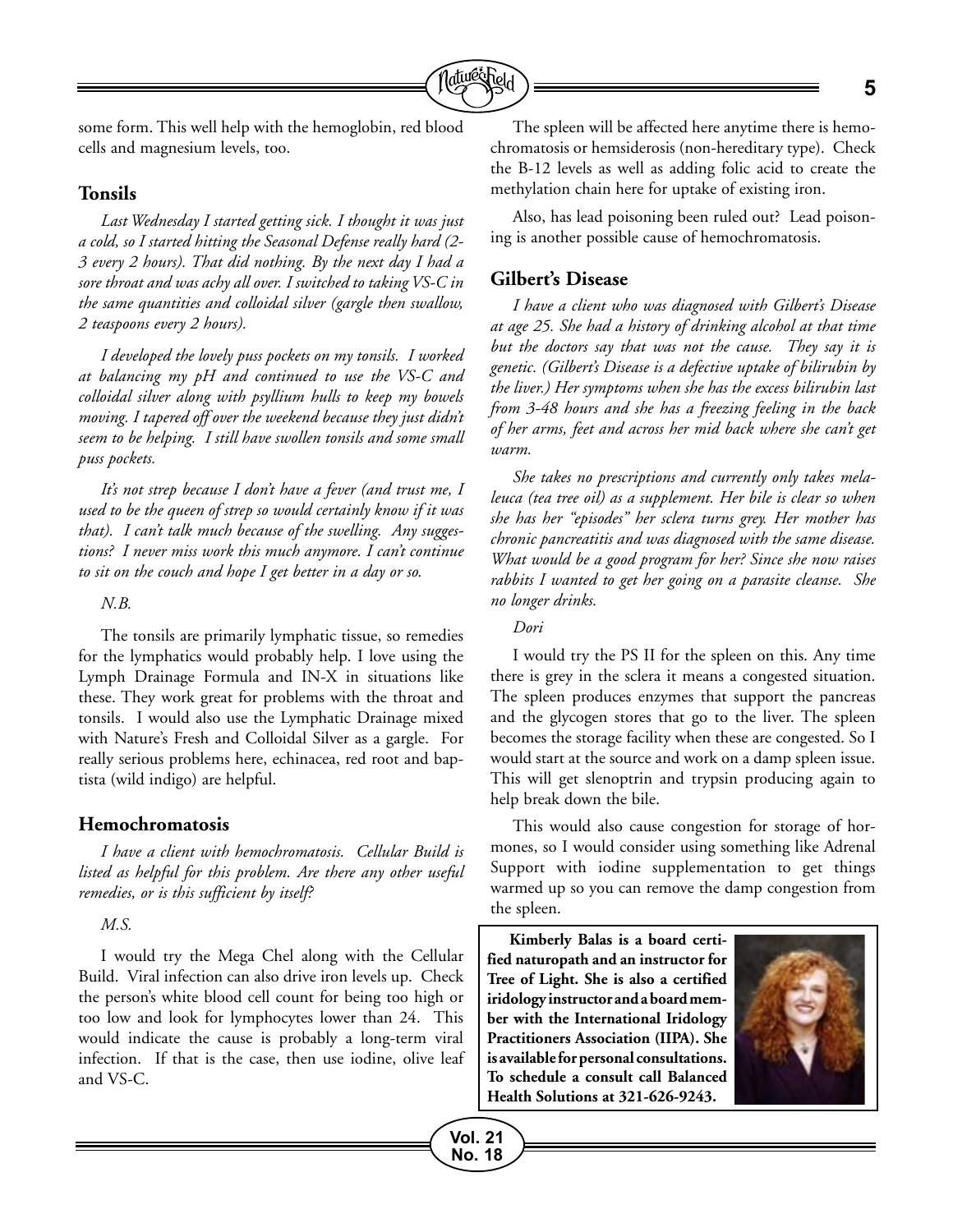

## **Inflammatory Bowel Disorders Natural remedies for Crohn's, colitis, Celiac's and related conditions**

Inflammatory bowel disorder is a catch-all term used to describe a group of intestinal disorders characterized by gas, bloating, abdominal pain, diarrhea and constipation (or alternating periods of both). The most common inflammatory bowel disorders are colitis (inflammation of the colon and small intestine), Crohn's Disease (a severe form of colitis which causes fistulas, openings created by ulcers that connect to other organs and structures), ulcerative colitis (similar to Crohn's except it starts in the rectum and affects only the colon), Celiac Disease (which causes breakdown of the intestines due to gluten allergies), and diverticulitis (inflammation of pockets in the colon).

These diseases afflict millions of people each year, and the problems they cause are not limited to the bowel. Research has established links between dysfunction of the digestive system and most chronic and degenerative diseases, including arthritis, allergies, eczema and other skin diseases, some cancers, asthma and even "mental" diseases like depression, ADHD and schizophrenia. So, these problems have far reaching effects.

Yet, if you check most Western medical sources, you'll learn that these diseases are "of unknown origin" or that they are commonly considered to be of psychosomatic origin. Well, if you stop there, the situation sounds pretty hopeless, especially since most of the drugs prescribed for these chronic conditions just address the symptoms and don't claim to cure them.

Fortunately, alternative medicine and herbalism in particular give us an entirely different—and more effective—way to look at these diseases. The key to inflammatory bowel disorders can be summed up with the word inflammation. Inflammation is caused by irritation to tissues, which typically results from some kind of mechanical or chemical damage.

Typical causes of intestinal damage include: antibiotics (which promote the growth of toxin-secreting yeasts), food allergies, heavy metals and other environmental toxins, smoking, birth control pills, antacids, nitrates commonly found in preservatives, MSG and chlorinated water. Microbes like H. pylori and parasites can add to the problem. Believe it or not, even anti-inflammatory drugs like ibuprofen have been found to cause intestinal inflammation!

Not only does inflammation in the intestines decrease our ability to process and absorb nutrients, it also leads to increased absorption of toxic materials into the blood and lymph streams, a condition known as leaky gut syndrome. This is primarily what creates the cascade of negative reactions in other body systems that can cause problems like skin disorders, depression and the other chronic conditions mentioned previously.

#### **For Educational Purposes Only** | Distributed by:

Seek appropriate professional assistance for all serious health problems. Handout prepared by Tree of Light Publishing P.O. Box 911239, St. George, UT 84791 (www.treelite.com) ©2005 May be reproduced provided it is not altered in any way.

By now it should be obvious that to eliminate and prevent these diseases we need to remove the causes of damage by avoiding substances that irritate and inflame the intestines. Start by paying attention to foods that trigger allergic reactions and avoiding foods incompatible with your blood type. Also, avoid the drugs and chemicals previously listed that cause intestinal damage.

We can help remove toxins by taking intestinal fiber. Everybody's Fiber is an excellent blend for inflammatory bowel disorders because it is gentle acting and contains anti-inflammatory and digestive-enhancing herbs. Intestinal Soothe and Build is also an excellent herbal formula for reducing irritation and eliminating toxins. It works well in combination with Stress-J.

Enzymes are needed to help break down foods effectively. This helps prevent inflammation, helps in the detoxification process and aids in the absorption of nutrients. Proactazyme Plus or Marshmallow and Pepsin are good enzyme products to use.

Eliminating yeast overgrowth or parasites may be necessary. Yeast/Fungal Detox or Caprylic Acid Combo can help reduce Candida and other yeast infections. The Para-Cleanse pack is helpful for others. The four R's of correcting intestinal damage are: Remove, Replace, Reinoculate and Repair.

We can remove toxins with bulk laxatives like psyllium or flax seed, which absorb the toxins and carry them out of the system. Fungal infections can often be eliminated with formulas like Yeast/Fungal Detox or Caprylic Acid. The Para-Cleanse pack may be necessary for other parasites and microbes. It contains Artemisia Combination, Herbal Pumpkin, Black Walnut, Paw Paw and Yeast/Fungal Detox.

Healthy colonies of friendly bacteria are very important in reducing waste acids, preventing harmful bacterial infections, blocking mutation of intestinal cells and reducing food sensitivities. By reinoculating our intestines with probiotics like Acidophilus, Bifidophilus or Probiotic Eleven we can directly and indirectly reduce inflammation and improve gut integrity and function.

As destructive as the inflammatory bowel disorders can be, there are effective natural ways to heal them. For more specific health information, consult your local herb specialist, or one of the sources listed below:

#### **Sources of Additional Information:**

*The Comprehensive Guide to Nature's Sunshine Products* by Tree of Light Publishing *Foundations of Health: Liver and Digestive Herbal* by Christopher Hobbs *Coming Clean* by Steven Horne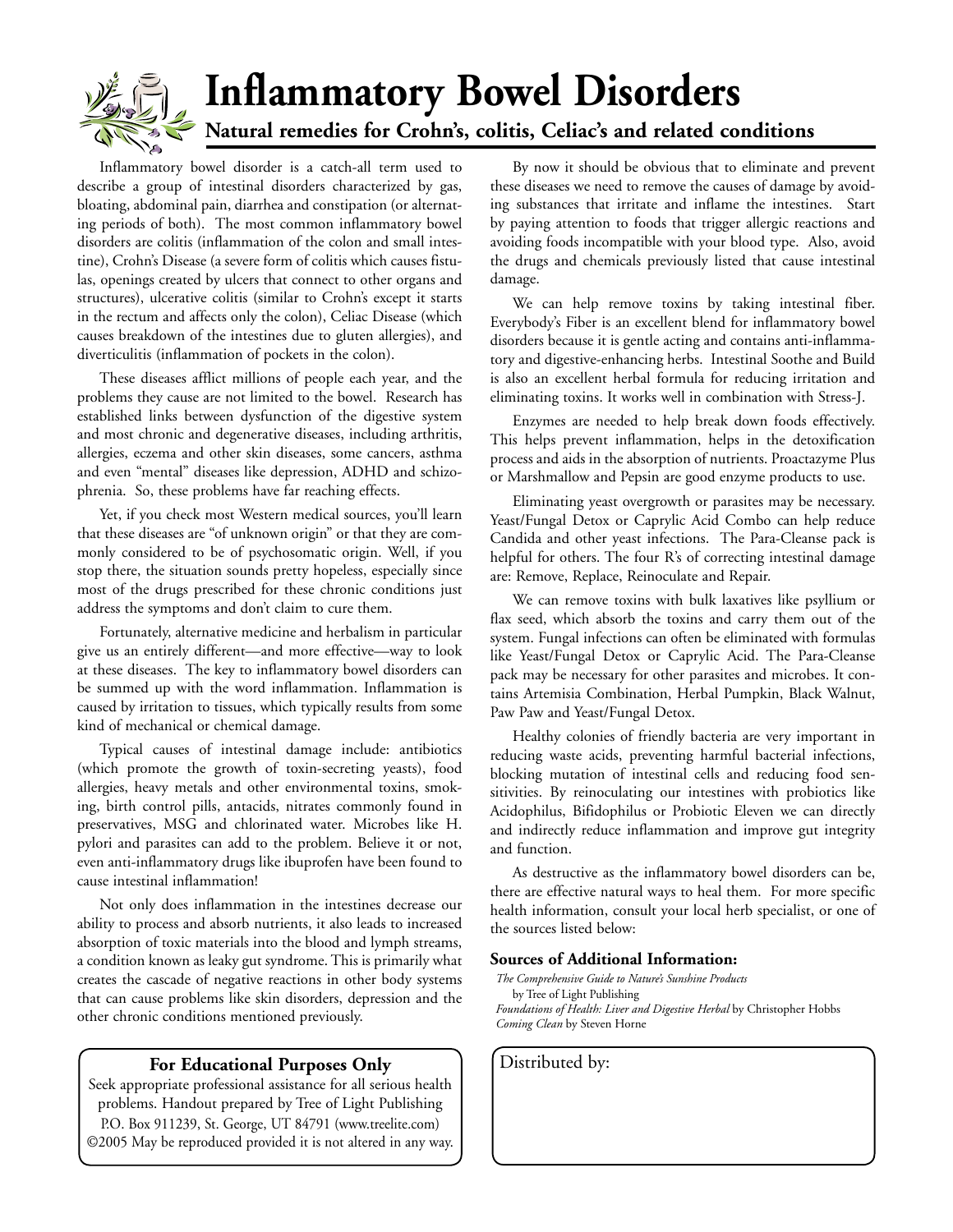

# **Intestinal Soothe and Build**

**Herbal formula for reducing intestinal inflammation**

Intestinal Soothe and Build, also known as UC3-J, is a wonderful formula for soothing intestinal inflammation and irritation. Created by herbalist Jeannie Burgess, it has been used to help a wide variety of inflammatory bowel disorders such as colitis, Crohn's and celiac disease, intestinal ulceration, acid indigestion, abdominal pain, anal fistula, blood in the stool, ileocecal valve problems, diverticulitis, diarrhea, leaky gut syndrome and hemorrhoids.

The formula combines the soothing action of mucilaginous herbs like slippery elm and marshmallow, with the astringent action of herbs like plantain, rosehips and bugleweed. Chamomile adds additional anti-inflammatory and digestive settling properties. Intestinal Soothe and Build adds fiber to the stool to absorb irritants, which may be inflaming the colon, and helps to reduce gut permeability and leakiness. It also promotes tissue healing and repair.

In addition to its use for intestinal and digestive problems, it has also been applied topically as a poultice for bites and stings, burns and scalds, cold sores, denture sores, slivers and skin ulcerations. It has also been used internally for abscesses, chemical poisoning, copper toxicity, cystitis and Grave's disease.

Here are the specific ingredients in this blend.

#### **Slippery Elm**

Slippery Elm belongs to the demulcent category of herbs, meaning it contains abundant mucilage, with its soothing, softening, lubricating and protecting qualities. It has often been used as a soothing poultice for abscesses, wounds, eruptions, burns and inflamed external surfaces. This formula takes advantage of this mucilaginous quality to soothe and cool inflammation in the intestines.

#### **Marshmallow**

Marshmallow has similar cooling properties. In addition to soothing, moistening and lubricating the intestines it acts as a powerful anti-inflammatory. It also absorbs toxins and encourages the growth of friendly bacteria.

#### **For Educational Purposes Only** | Distributed by:

Seek appropriate professional assistance for all serious health problems. Handout prepared by Tree of Light Publishing P.O. Box 911239, St. George, UT 84791 (www.treelite.com) ©2005 May be reproduced provided it is not altered in any way.

#### **Plantain**

Plantain is not the tropical banana of the same name, but an herb native to Europe which was brought to the Americas by early explorers. It is known as a superb "firstaid plant" because of its antiseptic, astringent, antivenomous, diuretic, refrigerant, styptic, and vulnerary qualities. Traditionally applied to wounds to prevent or cure infection and hasten healing, it's said that even large cuts to which plantain leaves are applied often don't need stitches or sutures. This formula relies on its astringent properties to tone intestinal tissue and its refrigerant and vulnerary properties to soothe and heal intestinal inflammation.

#### **Rosehips**

A rich source of vitamin C and bioflavionoids, rose hips help to tone up intestinal tissue and reduce gut leakiness. They also help reduce intestinal inflammation.

#### **Bugleweed**

Bugleweed is a mild astringent herb, traditionally used for bleeding and excess mucus production. In this formula, it also helps reduce gut permeability and leakiness. It also has a sedative action, calming the nerves, heart and thyroid.

#### **Chamomile**

The last ingredient in this formula is chamomile, an herb with anti-inflammatory properties that is particularly helpful in reducing intestinal inflammation. Chamomile is also an effective nervine, helping to reduce the stress component which frequently accompanies or contributes to intestinal inflammation.

#### **Usage**

This formula works best when taken in large quantities. The recommended dosage is 2-4 capsules taken three times daily with plenty of water. Jeannie designed the formula to work best when used in combination with another of her formulas, Stress-J (STR-J). Stress-J adds additional antiinflammatory and digestive calming properties, as well as relaxing nervous stress, which is often a factor in bowel disorders. So, for best results, take with 2 capsules of Stress-J three times daily.